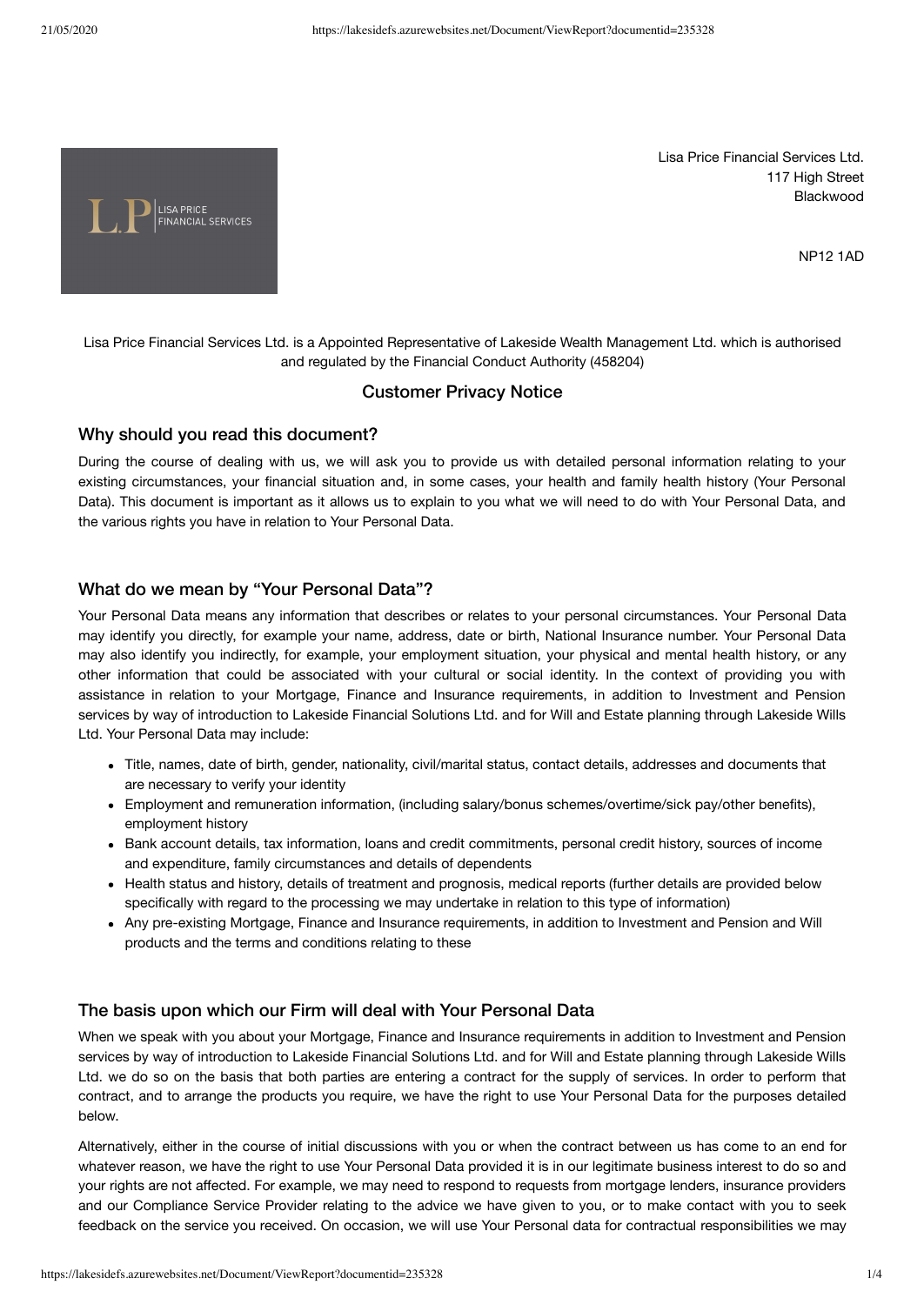#### 21/05/2020 https://lakesidefs.azurewebsites.net/Document/ViewReport?documentid=235328

owe our regulator The Financial Conduct Authority, or for wider compliance with any legal or regulatory obligation to which we might be subject. In such circumstances, we would be processing Your Personal Data in order to meet a legal, compliance or other regulatory obligation to which we are subject.

### The basis upon which we will process certain parts of Your Personal Data

Where you ask us to assist you with for example your insurance or ethical investments, in particular life insurance and insurance that may assist you in the event of an accident or illness, we will ask you information about your ethnic origin, your health and medical history (Your Special Data). We will record and use Your Special Data in order to make enquiries of insurance and investment providers in relation to insurance products that may meet your needs and to provide you with advice regarding the suitability of any product that may be available to you. If you have parental responsibility for children under the age of 13, it is also very likely that we will record information on our systems that relates to those children and potentially, to their Special Data. The arrangement of certain types of insurance may involve disclosure by you to us of information relating to historic or current criminal convictions or offences (together "Criminal Disclosures"). This is relevant to insurance related activities such as underwriting, claims and fraud management. We will use special Data and any Criminal Disclosures in the same way as Your Personal Data generally, as set out in this Privacy Notice. Information on Special Category Data and Criminal Disclosures must be capable of being exchanged freely between insurance intermediaries such as our Firm, and insurance providers, to enable customers to secure the important insurance protection that their needs require.

### How do we collect Your Personal Data?

We will collect and record Your Personal Data from a variety of sources, but mainly directly from you. You will usually provide information during the course of our initial meetings or conversations with you to establish your circumstances and needs and preferences in relation to Mortgages, Finance, Insurance and Investments and Wills & Estate Planning. You will provide information to us verbally and in writing, including email.

We may also obtain some information from third parties, for example, credit checks, information from your employer, and searches of information in the public domain such as the voters roll. If we use technology solutions to assist in the collection of Your Personal Data for example software that is able to verify your credit status. We will only do this if we have consent from you for us or our nominated processor to access your information in this manner. With regards to electronic ID checks we would not require your consent but will inform you of how such software operates and the purpose for which it is used.

## What happens to Your Personal Data when it is disclosed to us?

In the course of handling Your Personal Data, we will:

- Record and store Your Personal Data in our paper files, mobile devices and on our computer systems (websites, email, hard drives, and cloud facilities). This information can only be accessed by employees and consultants within our Firm and only when it is necessary to provide our service to you and to perform any administration tasks associated with or incidental to that service
- Submit Your Personal Data to Product Providers, Mortgage Lenders, Commercial Lenders and/or Insurance Product providers both in paper form and on-line via a secure portal. The provision of this information to a third party is essential in allowing us to progress any enquiry or application made on your behalf and to deal with any additional questions or administrative issues that lenders and providers may raise.
- Use Your Personal Data for the purposes of responding to any queries you may have in relation to any Mortgage, Finance, Insurance, Investment or Estate Planning Product providers you may take out, or to inform you of any developments in relation to those products and/or polices of which we might become aware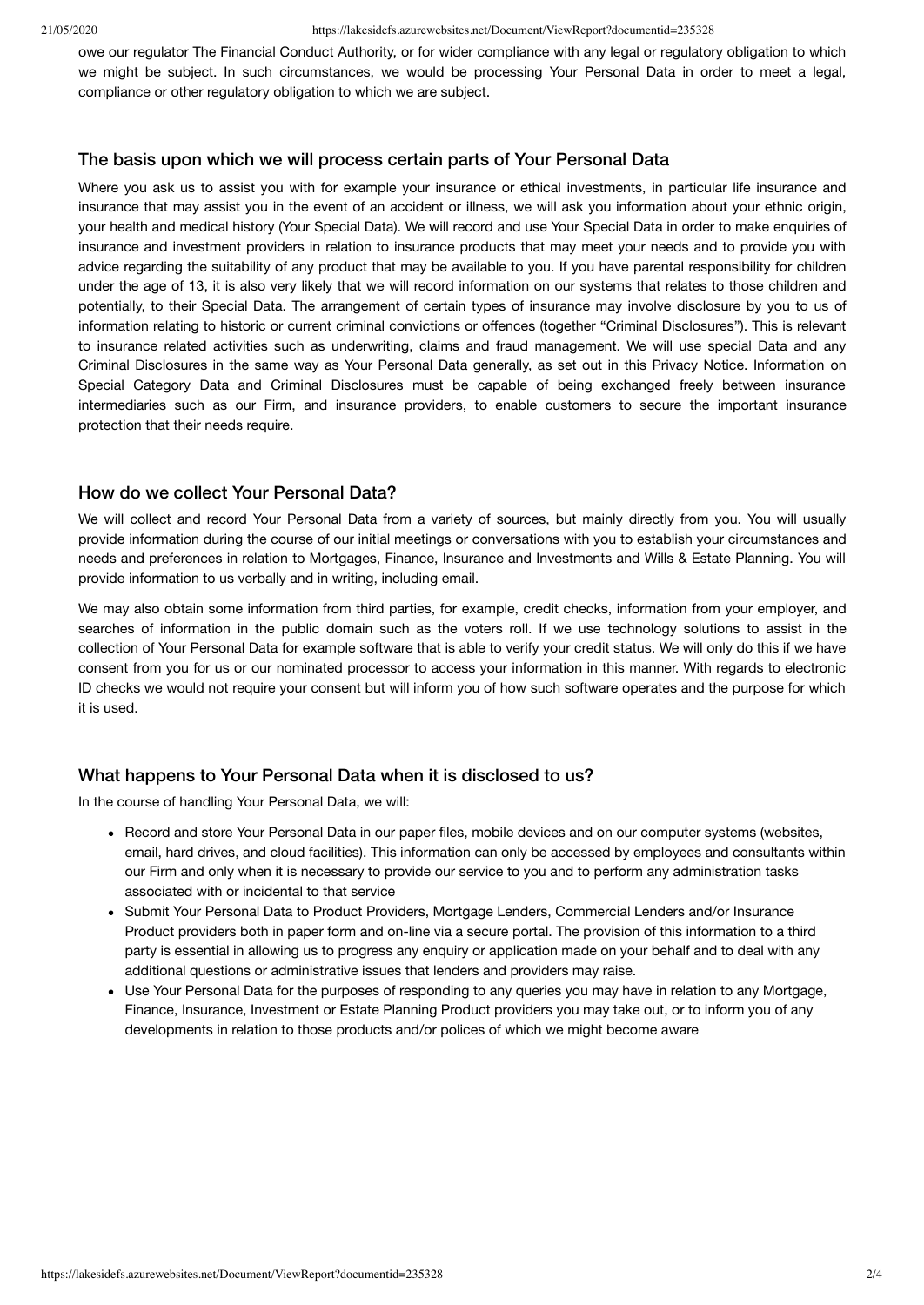### Sharing Your Personal Data

From time to time Your Personal Data will be shared with: • Mortgage lenders, Finance lenders, Insurance providers and Investment Providers. • Third parties who we believe will be able to assist us with your enquiry or application, or who are able to support your needs as identified. These third parties will include but may not be limited to, our Compliance Advisers, Product specialists, estate agents, providers of legal services such as estate planners, conveyancing, surveyors and valuers (in each case where we believe this to be required due to your particular circumstances).

In each case, your Personal Data will only be shared for the purposes set out in this customer privacy notice, i.e. to progress your Mortgage, Finance and Insurance requirements in addition to Investment and Pension services by way of introduction to to Lakeside Financial Solutions Ltd. and for Will and Estate planning through Lakeside Wills Ltd. enquiry and to provide you with our professional services. Please note that this sharing of Your Personal Data does not entitle such third parties to send you marketing or promotional messages: it is shared to ensure we can adequately fulfil our responsibilities to you, and as otherwise set out in this Customer Privacy Notice. We do not envisage that the performance by us of our service will involve Your Personal Data being transferred outside of the European Economic Area.

#### Security and retention of Your Personal Data

Your privacy is important to us and we will keep Your Personal Data secure in accordance with our legal responsibilities. We will take reasonable steps to safeguard Your Personal Data against it being accessed unlawfully or maliciously by a third party. We also expect you to take reasonable steps to safeguard your own privacy when transferring information to us, such as not sending confidential information over unprotected email, ensuring email attachments are password protected or encrypted and only using secure methods of postage when original documentation is being sent to us. Your Personal Data will be retained by us either electronically or in paper format for a minimum of six years, or in instances whereby we have legal right to such information we will retain records indefinitely.

### Your rights in relation to Your Personal Data

You can: • request copies of Your Personal Data that is under our control • ask us to further explain how we use Your Personal Data • ask us to correct, delete or require us to restrict or stop using Your Personal Data (details as to the extent to which we can do this will be provided at the time of any such request) • ask us to send an electronic copy of Your Personal Data to another organisation should you wish  $\cdot$  change the basis of any consent you may have provided to enable us to market to you in the future (including withdrawing any consent in its entirety)

### How to make contact with our Firm in relation to the use of Your Personal Data

If you have any questions or comments about this document, or wish to make contact in order to exercise any of your rights set out within it please contact: The Data Protection Officer, Lakeside Wealth Management Ltd., Biz Hub, Longfields Court, Wharncliffe Business Park, Middlewoods Way, Barnsley, S71 3GN. Tel: 03302 230 404 If we feel we have a legal right not to deal with your request, or to action, it in different way to how you have requested, we will inform you of this at the time. You should also make contact with us as soon as possible on you becoming aware of any unauthorised disclosure of Your Personal Data, so that we may investigate and fulfil our own regulatory obligations. If you have any concerns or complaints as to how we have handled Your Personal Data you may lodge a complaint with the UK's data protection regulator, the ICO, who can be contacted through their website at https://ico.org.uk/global/contact-us/ or by writing to Information Commissioner's Office, Wycliffe House, Water Lane, Wilmslow, Cheshire, SK9 5AF.